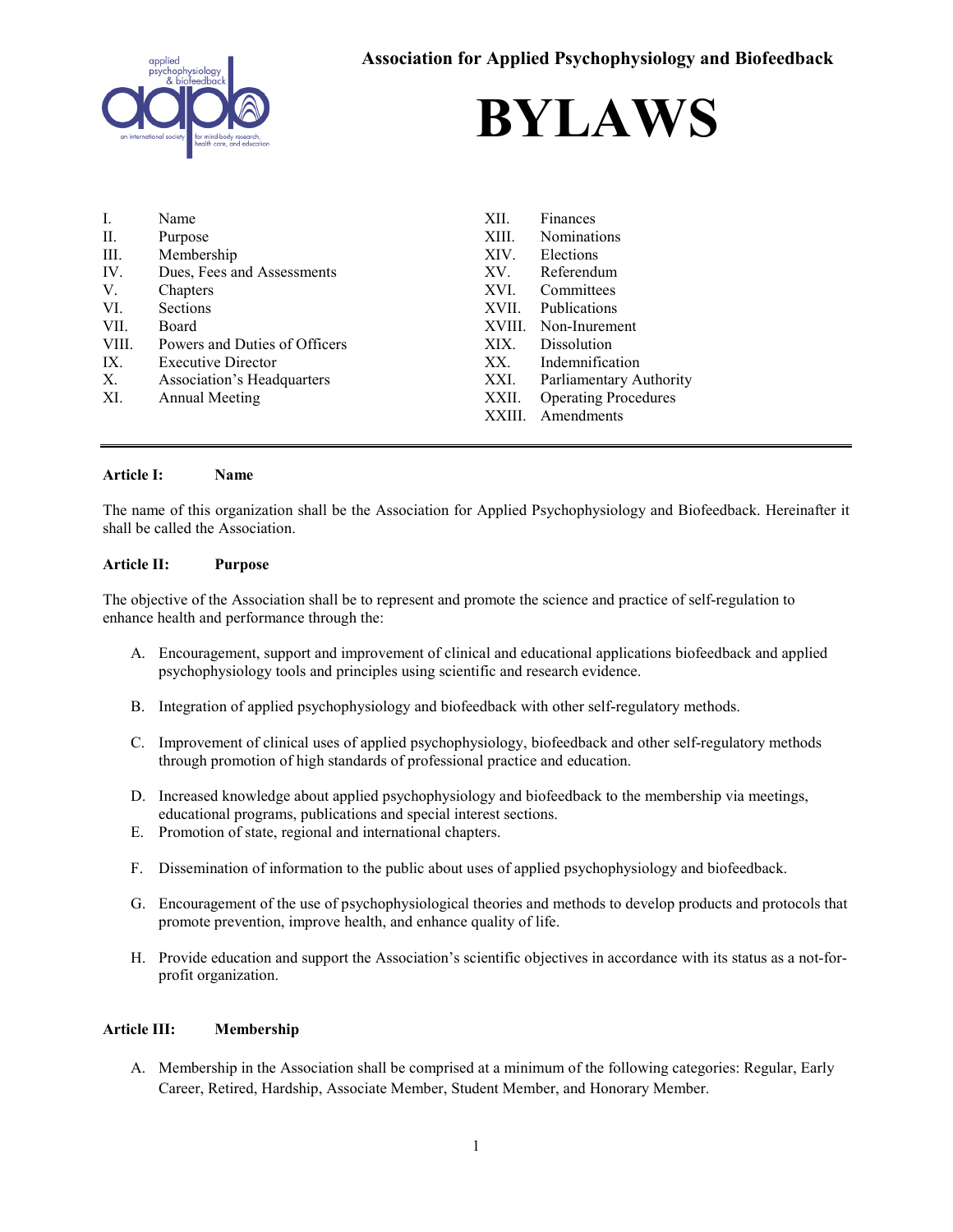



- 1. **Regular Member:** Persons interested in the scientific and professional advancement of applied psychophysiology and biofeedback who practice, teach, or conduct research in the discipline of applied psychophysiology and biofeedback. Regular members have all rights and privileges of membership, including the right to serve on committees, to vote, and hold office. Regular members may, upon written request and approval of a majority of the Membership Committee, modify their membership status (affecting membership dues).
- 2. **Early Career:** Members qualify for Early Career status with documentation of terminal degree and date received. The Membership Committee will be responsible to review all graduates for automatic membership changes. Membership status will remain until 3 years from date of degree.
- 3. **Retired (Partial or Full):** Member must provide evidence of retirement or partial employment/work only once. Membership status will not expire.
- 4. **Hardship:** Member must provide evidence of financial hardship. Membership status will last 2 consecutive years, after which time the member must pay Regular membership dues or revert to Associate Member status.
- 5. **Associate Member:** Persons interested in the scientific and professional advancement of applied psychophysiology and biofeedback. Associate members have all rights and privileges of membership except:
	- a. Associate members may not vote or hold office.

b. Associate members will not receive access to printed or on-line AAPB publications as part of membership benefits.

- c. Associate members may have reduced discounts to other benefits offered to Regular members.
- 6. **Student Member:** Full-time students or graduate students of regionally-accredited academic institutions with interests in applied psychophysiology and biofeedback who do not yet have a degree, license or similar certification that qualifies them for independent practice may become Student members. Student members have all rights and privileges of membership except:
	- a. Student members may not vote or hold office (see 'C').
	- b. Student members may participate in Student Council, representing relevant issues/concerns to the Board. Student members can vote on resolutions of the Student Council.
	- c. One Student Representative to the Board will have voting privileges on Board decisions.
- 7. **Honorary Members:** Any individual who has made an outstanding contribution to the betterment of the Association or profession may be nominated as an Honorary Member. The Membership Committee will review and recommend candidates to the Board. No more than one Honorary Member may be named each year. Honorary members are exempt from dues, and have all rights of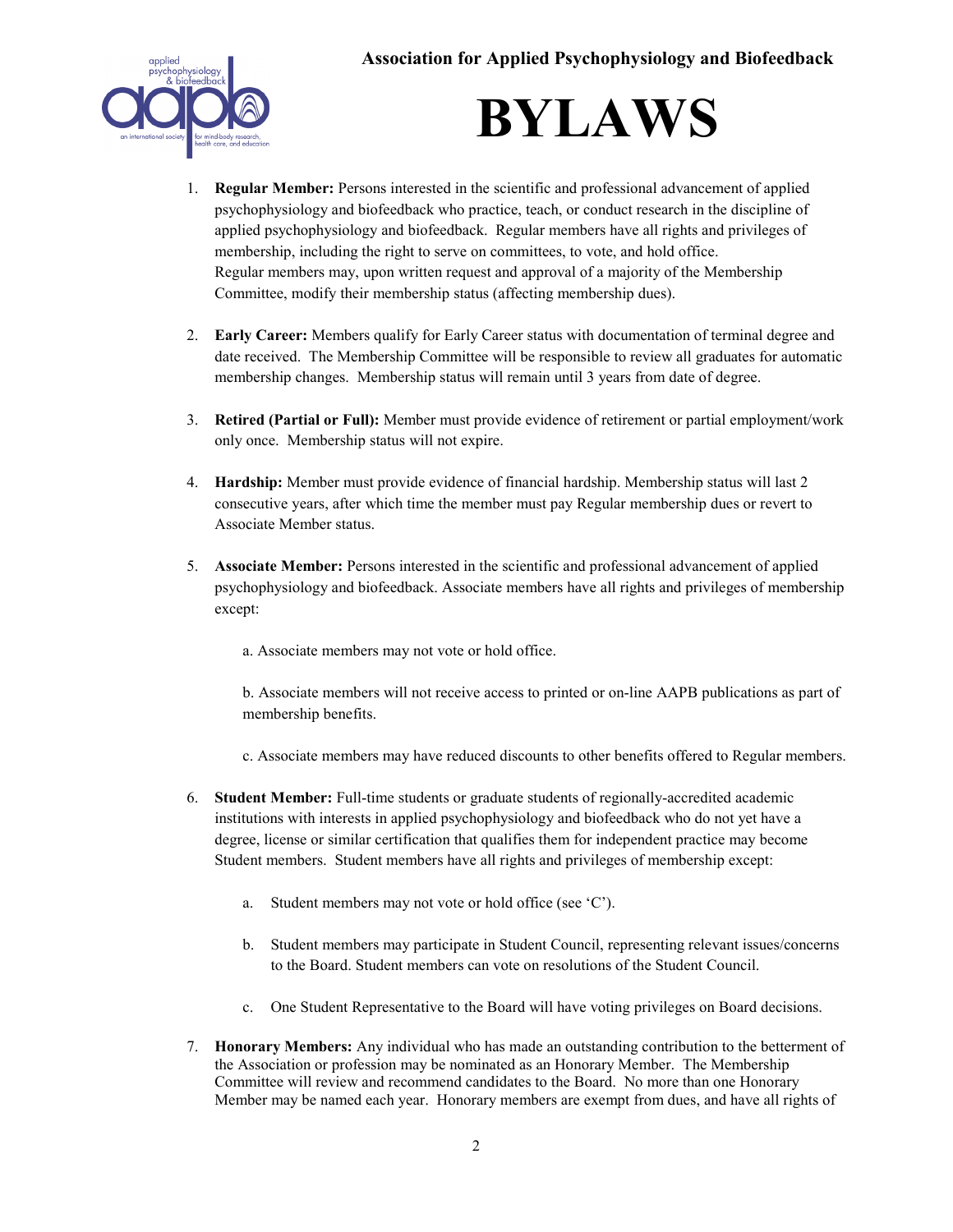

**BYLAWS**

Regular membership.

B. Membership categories are reserved for individual persons, not businesses or corporations. However, the Board may establish separate corporate sponsorships or relationships that benefit the Association of the field of applied psychophysiology and biofeedback.

## **Article IV: Dues, Fees and Assessments**

- A. Dues and benefits for all categories of membership shall be determined by the Board annually.
- B. Nonpayment of dues shall be considered as equivalent to a resignation from the Association.
- C. All fees and assessments shall be determined by the Board as needed.

## **Article V: Chapters**

- A. Chapter status may be granted to an organization representing the membership interests within a specified region and meets the qualifications as specified by the Board, provided that a simple majority of its members are Members of AAPB.
- B. A chapter shall be representative of the Association's membership and objectives as well as the scientific and professional interests of applied psychophysiology and biofeedback within their respective region. Its objectives shall fall within the scope of those specified in Article II of these Bylaws, and its membership shall not be restricted on any basis other than interests and qualifications. The Bylaws of a Chapter may not be in conflict with those of the Association. In the event of such a conflict, the Bylaws of the Association shall prevail.
- C. A Chapter may be affiliated with the Association upon demonstrating it meets the requirements to be a Chapter and approval by the Board. Chapters shall conform to the purposes and stated policies of the Association.
- D. Membership in an affiliated Chapter shall not imply individual membership in AAPB. A Chapter that is affiliated with the Association must accurately communicate the nature and limits of this association to its members and the public at large. Membership in a chapter and its associated benefits is separate from and not equivalent to membership in the Association.
- E. In the event the Board finds that the conditions of affiliation are not being fulfilled by a Chapter as specified in the Chapter guidelines or that its affiliation is no longer in the best interest of the Association, the affiliation may be terminated by a two-thirds vote of the AAPB Board. Following a successful vote for termination, the Chapter must immediately discontinue all public representation of affiliation with the Association.

A Council of Chapters shall be constituted by one representative from each Chapter and no less than one member of the Board. The Council may elect one of its members to be a liaison to the Board.

## **Article VI: Sections**

- A. A Section consists of a group of AAPB members with a common interest. A Section can be formed according to the AAPB Policies and Procedures subject to approval by the Board.
- B. Each Section must have as its focus a distinct subject area approved by the Board.
- C. Sections shall be reviewed annually and renewed by approval of the Board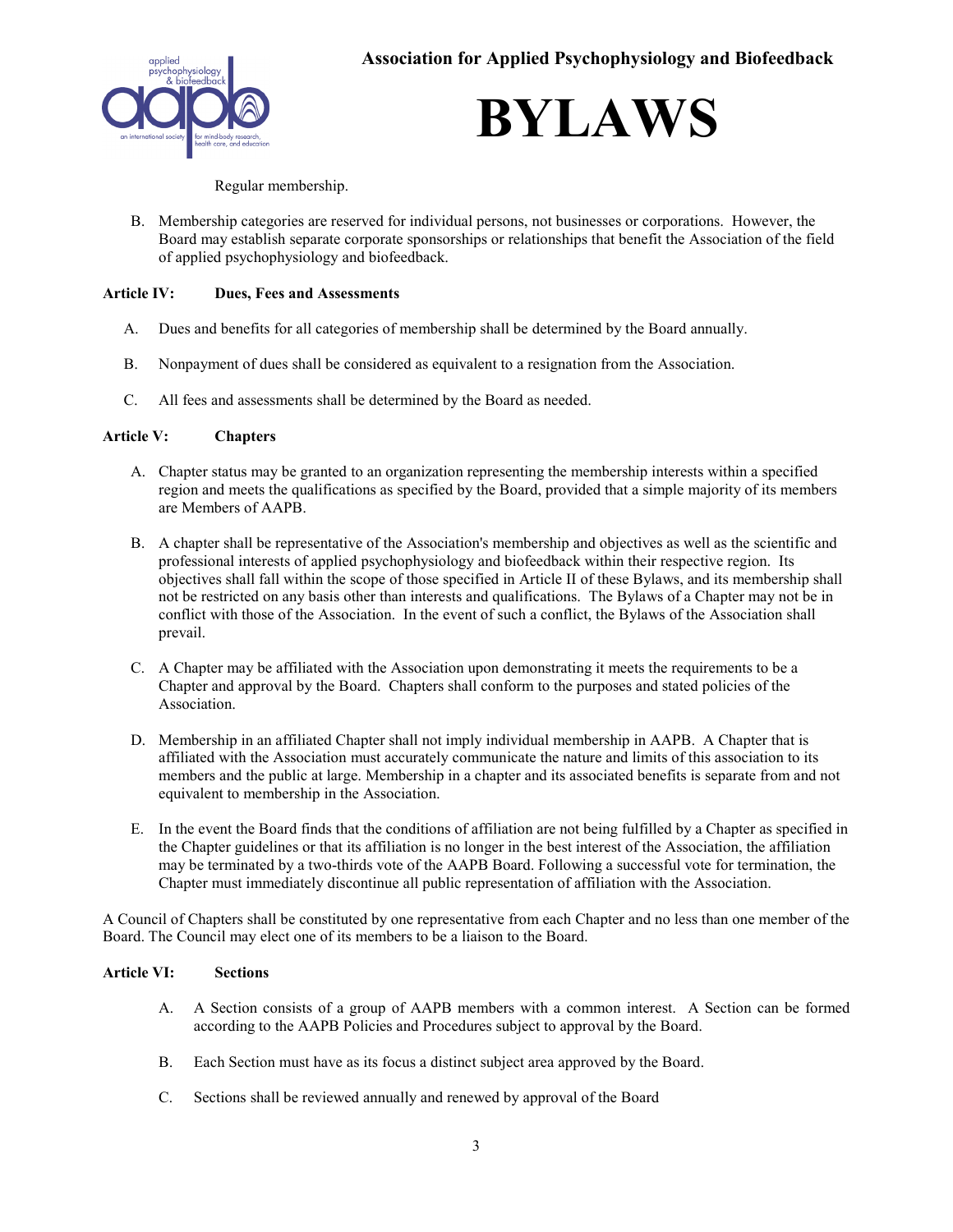

# **BYLAWS**

- D. Section bylaws and/or charters shall not be in conflict with those of AAPB.
- E. Sections shall operate in accordance with the Policies and Procedures of AAPB.

## **Article VII: Board**

- A. The Board shall consist of the officers of the Association and five additional Board members at large, all of whom shall be "Regular" members of the Association. Board members at large and the Treasurer shall serve no more than two consecutive three-year terms. The Executive Director shall serve on the Board ex-officio, without vote.
- B. Regular meetings of the Board shall be held at least annually, at times and places specified by the Board or Executive Committee. A quorum at any Board meeting shall consist of a majority of the Board's membership. Conference calls and use of other technology to convene the Board as a group may constitute a meeting of the Board.
- C. Written notice, either by regular mail, email, or other accepted means of communication, of Board meetings shall be distributed to each Board member at least two weeks in advance of a scheduled Board meeting.
- D. In the case of a vacancy, the Board may: (a) fill the board seat through a special election; (b) appoint an interim board member; or (c) allow the seat to remain vacant until the next open election. The individual appointed to fulfill the vacated term shall be eligible to run for a first full term in accordance with these Bylaws.
- E. The Board shall have the authority to take such actions as are necessary for the conduct of the Association's affairs in accordance with these Bylaws.
- F. Action taken by a mail, telephone, fax, or e-mail ballot of the Board members shall be valid action of the Board so long as the balloting is conducted in accordance with Colorado corporate laws, shall be reported to the Board within one month of the close of the ballot, and shall be included in the minutes of the next most recent meeting to the time of the vote.

#### **Article VIII: Powers and Duties of Officers**

- A. The officers of the Association shall be: the President, the President-Elect, the Immediate Past President, and the Treasurer, all with vote and the Executive Director who shall serve ex-officio, without vote. With the exception of the Executive Director, they shall hold office until their elected successors take office.
- B. The Executive Committee shall be comprised of the officers of the Association.
- C. The President shall be a member of the Association who has just completed his/her term as President-Elect. The President shall represent the entire membership and the best interests of the Association. The President shall be the official spokesperson for the Association, but may assign this authority. The President shall serve as the presiding officer of the Association and as Chairman of the Board of Directors. The President shall support and defend policies and programs adopted by the Board of Directors and membership. The President shall be an ex-officio member of all committees of the Association except as otherwise provided. The President shall have additional duties, which are not inconsistent with the Bylaws as may be assigned by the Board of Directors.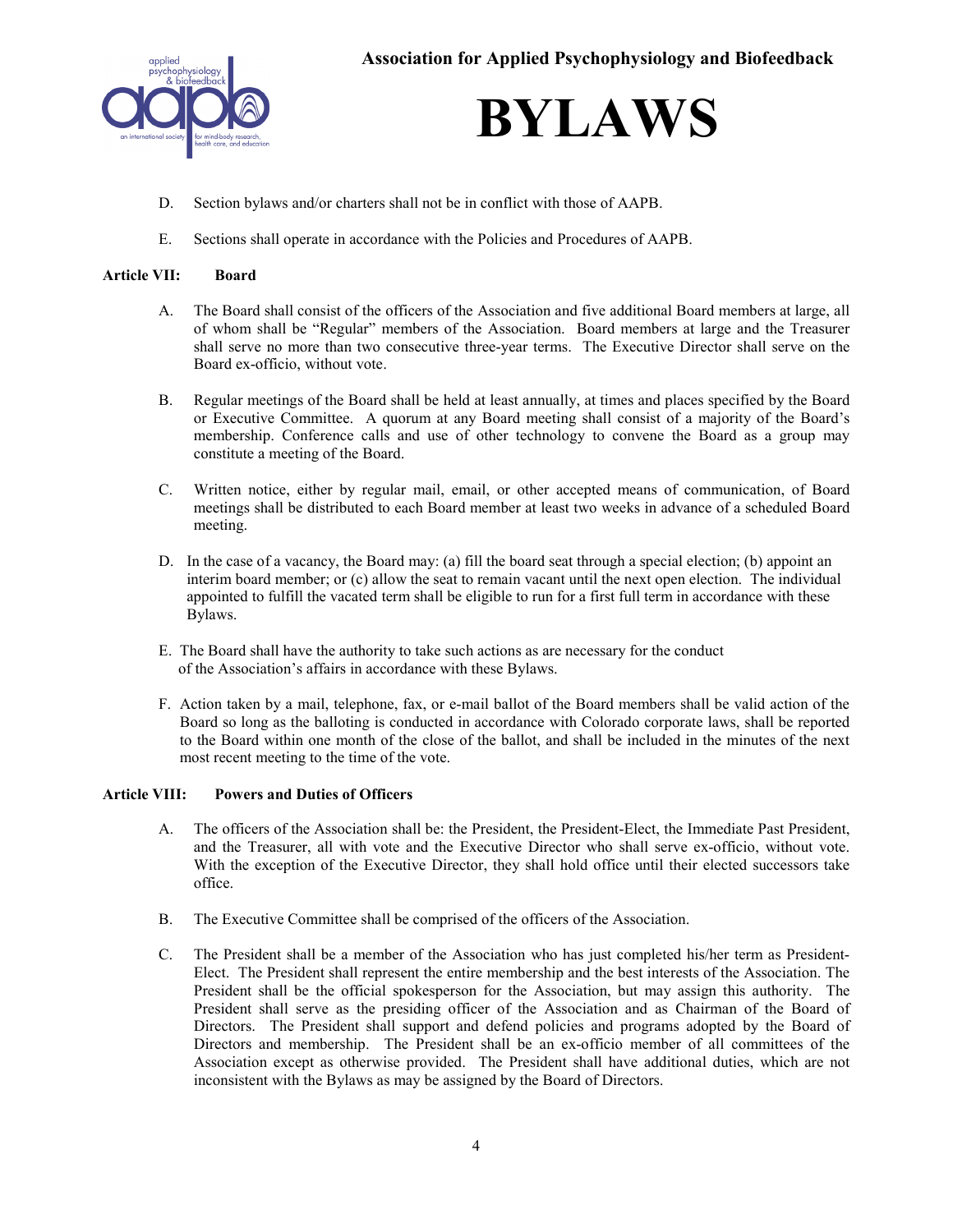



- D. The President-Elect shall be a member of the Association who is elected by the membership. He/she shall take office as President-Elect at the close of the annual meeting at which his/her election results are announced. He/she shall serve as presiding officer of the Association in the absence of the President. The President-Elect shall become familiar with the presidential duties and shall perform such duties as are delegated by the President and/or Board of Directors. The President-Elect shall act in the President's absence or disability. The President-Elect shall help formulate Association policy, and shall assist the President, upon request. The President-Elect automatically succeeds to the office of President. If the office of President becomes vacant, the President-Elect shall serve as President for the unexpired term and shall serve as President for the term to which he/she was elected. In the event that the President-Elect shall not be able to serve, a President-Elect shall be nominated by the nominating committee and a special election held. The new President-Elect will take office immediately.
- E. In the event that both the President and the President-Elect shall be unable to serve, the Board shall elect one of its members to serve as President of the Association until the next regular election, when a new President and President-Elect shall be elected. The new President shall take office immediately.
- F. The Immediate Past-President shall serve on the Board, the Executive Committee, and as chair of the Nominating Committee for the year immediately following his/her presidency, and shall have such duties as the Board or the President may designate.
- G. The Treasurer shall be a member of the Association and shall be elected by the membership. The Treasurer shall deliver an annual financial report that has been reviewed by an independent CPA for each fiscal year to the Board. The Treasurer shall be Chairman of the Association's Finance Committee and serve on the Executive Committee.
- H. Any Officer or Board member may be removed from office before the expiration of the remaining term by a three-fourths vote of the Board if evidence is present that the best interests of the Association are not being served. Reasons for removal may include more than two unexcused absences from Board meetings, failure to meet Board responsibilities, disruptive behavior, unprofessional treatment of colleagues, conflicts of interest with Board service, and violation of AAPB's Ethical Principles.

## **Article IX: Executive Director**

- A. The Association shall retain an Executive Director.
- B. The Executive Director shall be appointed by the Board and shall serve as the Secretary of the Association. The Executive Director shall direct the day-to-day activities of the Association according to the policies and procedures as approved by the Board.
- C. The Executive Director shall serve ex-officio, without vote, as a member of the Board, Executive Committee and all committees of the Association.
- D. The Executive Director shall have authority to sign checks and drafts as an agent of the Association for the disbursement of funds for duly authorized purposes of the Association.
- E. The Executive Director will prepare and present a budget to the Board on an annual basis and will be responsible for monitoring the budget process and updating the BOD on a quarterly.
- F. The Executive Director shall have authority to sign contracts as an agent of and on behalf of the Association in accordance with its duly approved policies and procedures.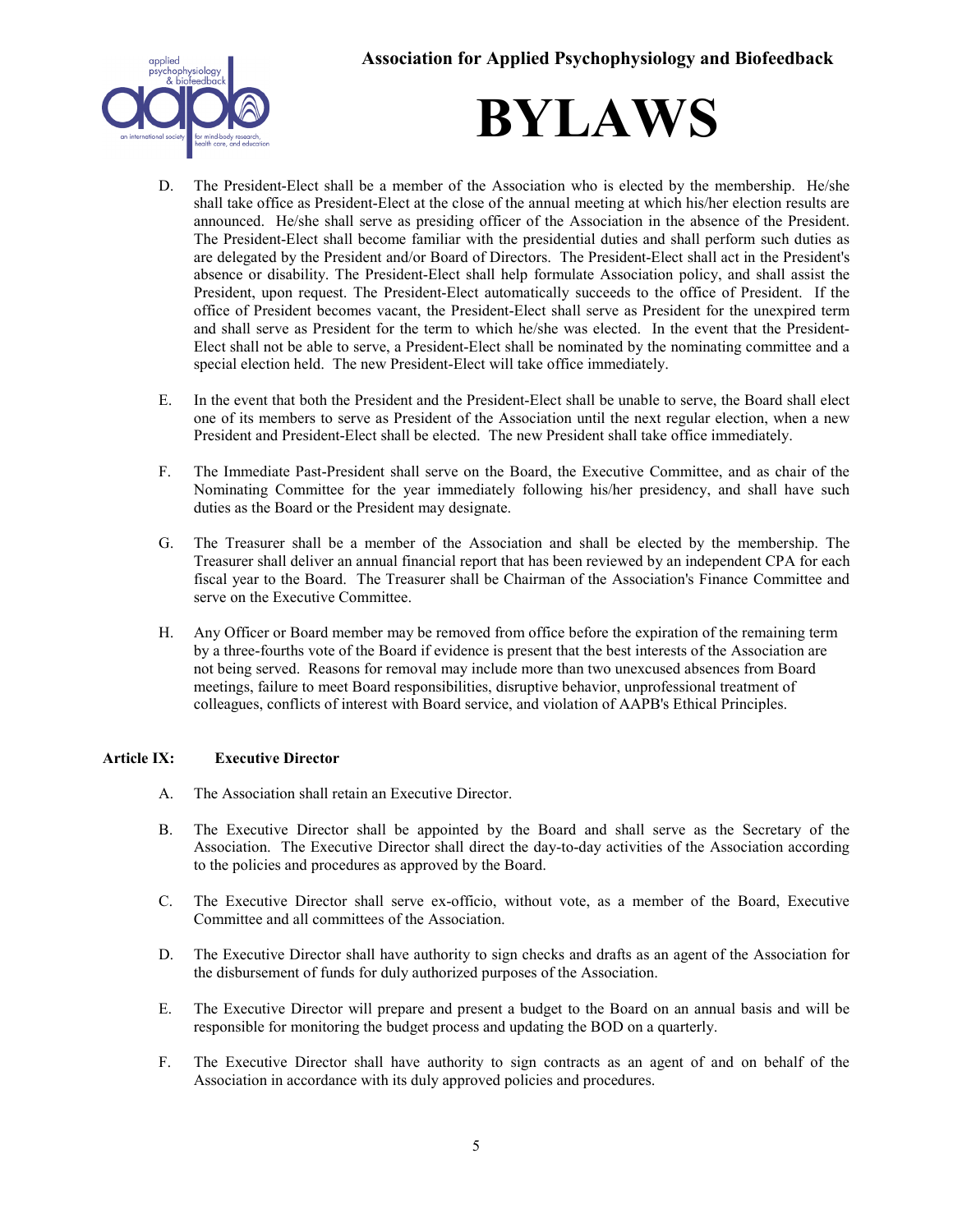



G. The Executive Director shall report to the Board at least annually on the operations of the Association's Headquarters.

### **Article X: Association's Headquarters**

The Association shall maintain a headquarters for the promotion of the objectives of the Association. The Headquarters shall be established at such a place and with such facilities and functions as the Board may direct.

#### **Article XI: Annual Meeting**

There shall be an annual meeting of the Association at a time and place to be determined by the Board.

#### **Article XII: Finances**

- A. The fiscal year of the Association shall be set by the Board.
- B. All officers and agents of the Association responsible for the receipt, custody and disbursement of funds may be required to give bond for the faithful discharge of their duties in such sums and with such sureties as the Board may determine.
- C. All checks, drafts, and other orders for the payment of money shall be signed by such agent or agents of the Association and in such manner as shall be determined by the Board.
- D. At the discretion of and under the direction of the Board, a CPA firm will be appointed to perform an annual independent review or audit as appropriate. Copies shall be distributed to the Board and the acceptance of same recorded in Board minutes.

#### **Article XIII: Nominations**

- A. The Nominations Committee shall recommend twice as many candidates as there are vacancies on the Board of Directors. The Nominations Committee shall select individuals who have capably served AAPB, treated colleagues with respect, worked cooperatively with others, and whose expertise can best help AAPB achieve its needs. Nominations Committee members shall strive to represent all of AAPB's membership, promote diversity among the nominees, and prevent the concentration of power by one group. All candidates must be confirmed by a majority vote of the Board. No member of the Nominations Committee is eligible to be nominated for any elected position.
- B. Candidates for the Board may be proposed for consideration by the Nominations Committee by a petition submitted by 2% of the voting membership. Candidates for President-Elect and Treasurer may be nominated by 4% of the voting membership.
- C. Under the direction of the Nominating Committee, the Executive Director shall verify the eligibility of nominees, confirm their credentials (e.g., regionally-accredited degrees, licensure, and certification), and ascertain that all nominees are willing to stand for office and meet all requirements to serve. Nominees will not be eligible if their state license has been suspended or revoked, or is under review by a state regulatory agency.
- D. The Nominations Committee shall verify the eligibility of nominees and ascertain all nominees are willing to stand for office and meet all requirements to serve.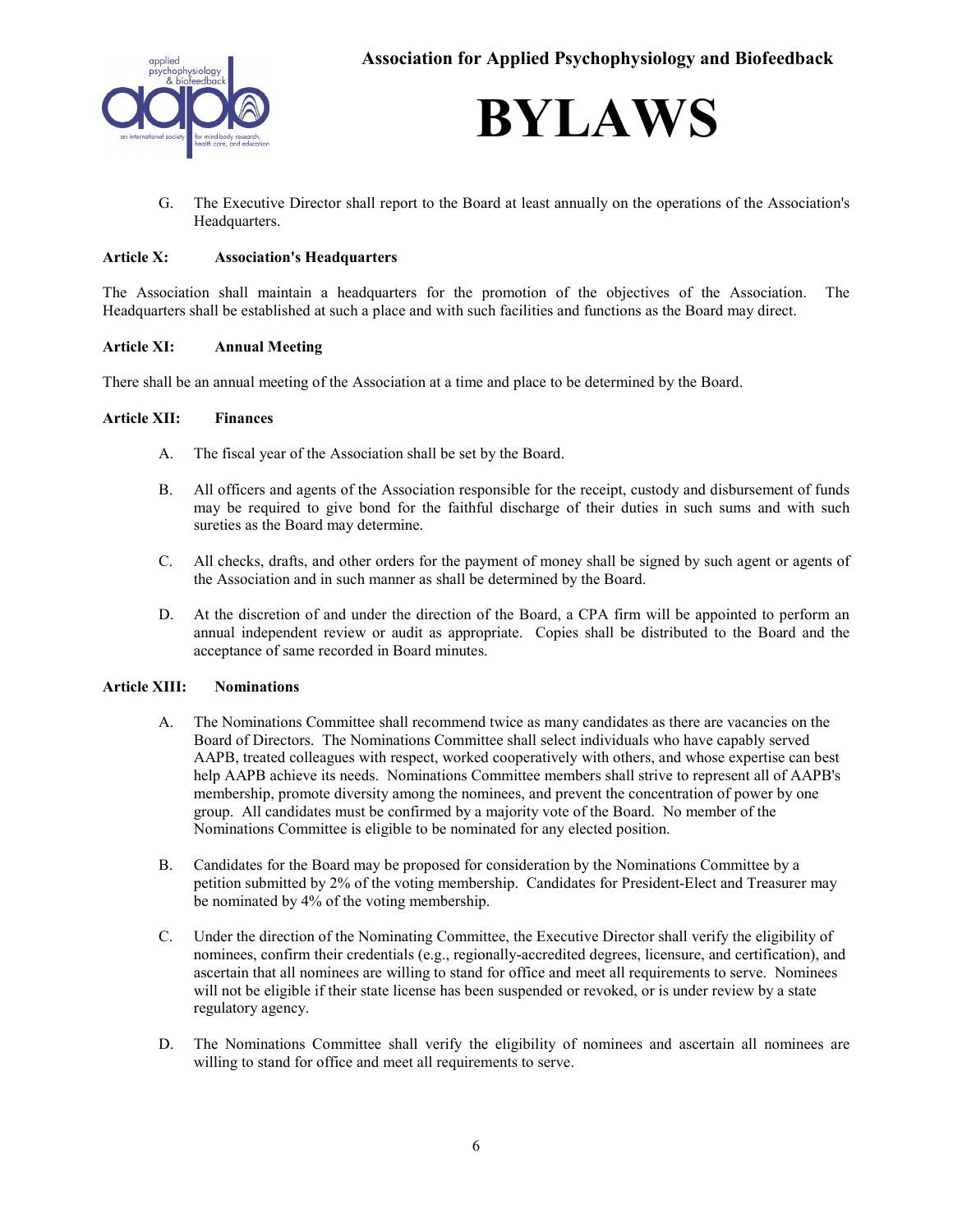

- E. No candidate for any position within AAPB may advertise or campaign in any way beyond the candidacy statement provided to AAPB.
- F. Candidates for president-elect of AAPB's board must have been either a member of the AAPB board, chair of an AAPB Section or an AAPB standing committee. In the event no candidate from a member of the board, AAPB section or standing committee accepts, nominations for president-elect may then be opened to the general membership.
- G. Nominees to the board must be able to attend 50% of the meetings of the board including conference calls, virtual meetings, and in-person meetings.

#### **Article XIV: Elections**

- A. Ballots are valid if returned within fifteen days of the distribution date. Ballots will be tabulated electronically and a report made to the Board and the membership. Tie votes shall be resolved by a vote of the Board. This section shall apply to all elections unless otherwise specified in these Bylaws.
- B. Board Elections are to be completed no later than 45 days prior to the start of the annual meeting of members.
- C. A complete file of all ballots, tallies, and documents of Nominating Committee actions shall be maintained in the Headquarters office for a period of one-year unless directed otherwise by the Board.
- D. Announcement of election results shall be made by the President at or before the Association's Annual Meeting and/or in an official communication to the membership.

#### **Article XV: Referendum**

Upon petition of ten percent of the voting members in good standing, a request for a vote of the members of the Association upon any matter, not involving an amendment to the Bylaws, may be addressed to the Board. If the matter is not inconsistent with these Bylaws, the Board shall present it to the membership for a vote. The ballot shall contain a statement of the arguments for and against the new provisions. The issue will be decided by majority of those voting.

#### **Article XVI: Committees**

#### **A. Standing Committee Structure**

- 1. Standing committees perform continuing tasks of the Association.
- 2. Standing committees shall report at least annually to the Board.
- 3. Standing committees may not be disbanded without a change in the Bylaws unless otherwise provided in the Bylaws.
- 4. Committee chairpersons and members may be appointed to serve one, two or three year terms and may serve a maximum of six years, unless otherwise provided in the Bylaws.

#### B. **Standing Committees**

1. The **Membership Committee** reviews and recommends membership criteria and policy. Develops recruitment and retention programs and develops/recommends, evaluates membership benefits. It shall also serve as a review committee for individual membership issues.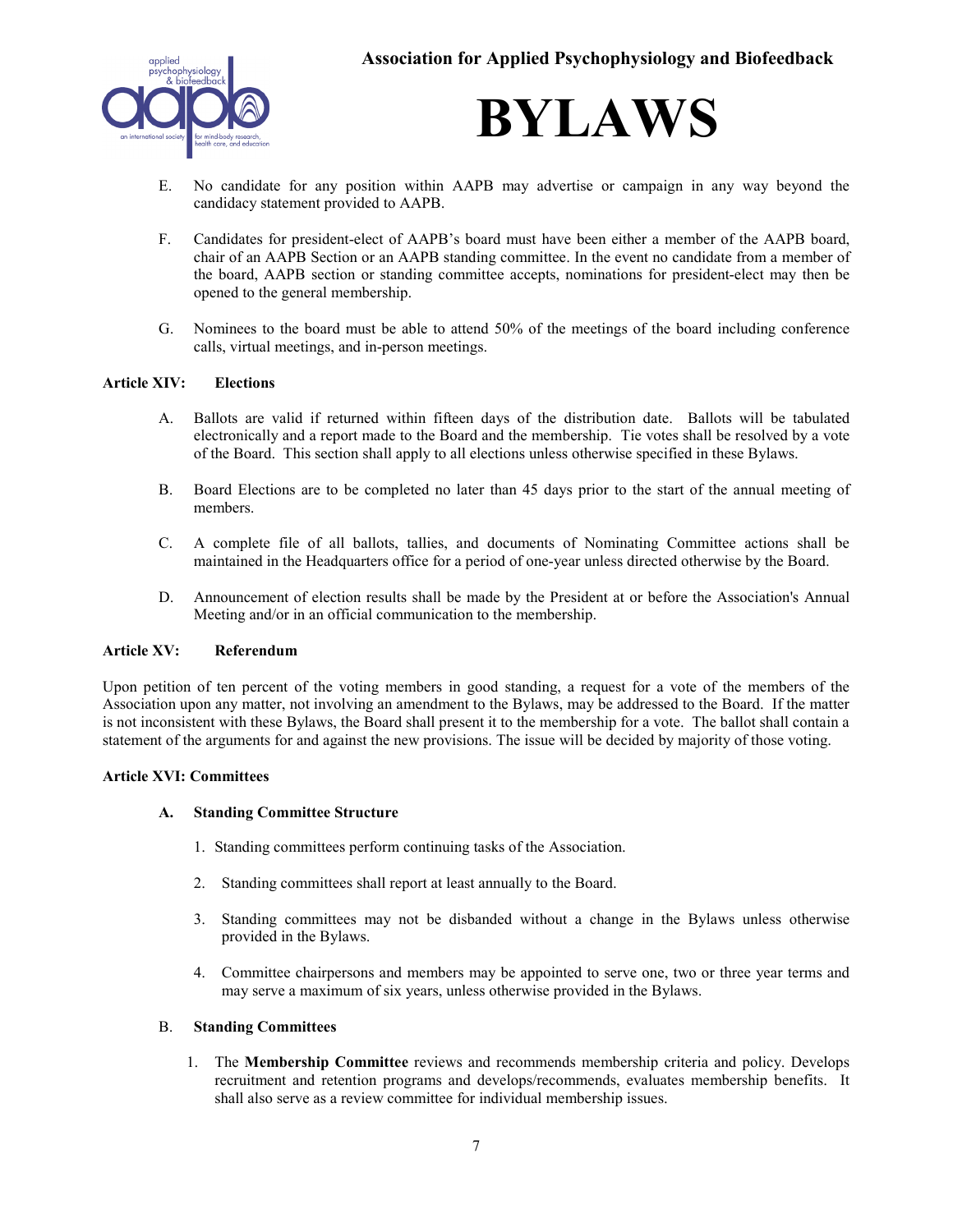

- 2. The **Program Planning Committee** plans and coordinates the scientific program and blind peer review process for the annual convention. All appointments to this committee are for one year.
- 3. The **Education Committee** insures that the continuing education needs of the membership are met, a) by providing educational programs other than the annual conference including but not limited to teleseminars and workshops, b) insuring compliance with APA and AMA continuing education standards and requirements, c) ensuring educational programming meets ethical and the highest scientific standards by peer review and blind review
- 4. The **Nominations Committee's** responsibility is to prepare a list of qualified candidates for the Association's elections. The members of this committee shall be: the Immediate Past-President as Chair, the current President, the President-Elect and the most recent Past-President of the Association who is eligible to serve.
- 5. The **Standards and Professional Practices Committee's** responsibilities are to a) monitor and/or oversee the monitoring of all Federal rules, regulations and legislation, which affect applied psychophysiology and biofeedback, b) Oversee and manage ethical and compliance issues within AAPB and its membership, as defined by the AAPB Code of Ethics, c) establish program for honorary recognition designation in regard to compliance with the highest professional standards, active engagement with the modality, and relevant experience, professional achievement, and/or has made a signification impact on the advancement of Biofeedback, d) act as biofeedback's representative in the area of coding, terminology development and reimbursement, d) Reestablish biofeedback's proficiency status as defined by and within the American Psychological Association - encompassing a core of psychological knowledge and skills, and Includes specific methods for how psychologists typically acquire its knowledge and skills.
- 6. The **Public Awareness Committee's** responsibilities are to a) inform and educate the public, service providers and service-users about the benefits and risks of biofeedback, b) recommends and oversees programs designed to enhance the public's awareness of the biofeedback modality, c) plans and implements strategies on how to disseminate information in a culturally sensitive manner.
- 7. The **Innovation Committee** serves as a resource, facilitator, thought leader to address a broad range of technology-related, opportunities and issues of interest to AAPB and itsmembers inclusive of evaluation of associated implications, risks and benefits. The Innovation Committee represents a guiding coalition to set Innovation priorities, change culture, allocate resources and make recommendations to the AAPB Board.

## C. **Ad hoc Committee/Task Force Structure**

- 1. Creation and dissolution of ad hoc committees/task forces must be approved by the Board except those created within committees or task forces designed to carry out specific duties within the purview of that committee or task force.
- 2. Ad hoc committees/task forces perform specific tasks.
- 3. Ad hoc committees/task forces shall report on a timely basis to the Board except as provided in Article XVI, Section C, Item 1 of these Bylaws.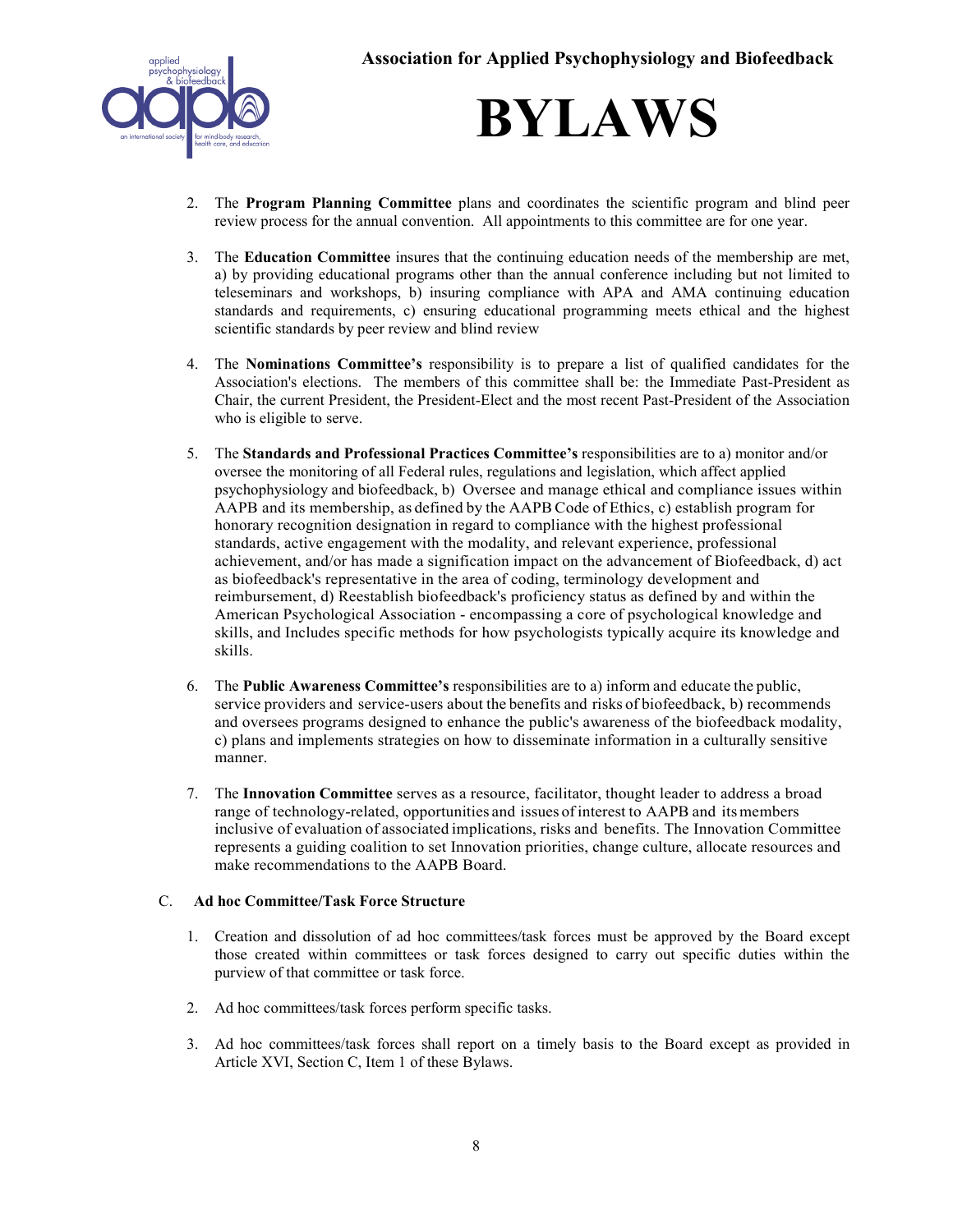



Ad hoc committees/task forces shall cease when the report is completed or a specified period has ended, whichever is sooner.

## **Article XVII: Publications**

- A. The Association publishes a scientific journal, a clinical journal, and an electronic newsletter as official communications to the membership.
- B. Any notice in the clinical journal, the electronic newsletter, or by mass email shall constitute full notice to all members of the Association for any purpose.

#### **Article XVIII: Non-Inurement**

No part of any income, revenue or grant of, or to the Association, shall inure to the material or pecuniary benefit of members, officers or other private persons, except that the Association shall be authorized and empowered to pay reasonable compensation for services rendered in furtherance of one or more of its purposes.

#### **Article XIX: Dissolution**

On dissolution of the Association, any funds remaining shall be distributed to one or more not-for-profit, charitable, educational, scientific or philanthropic organizations to be selected by the Board.

#### **Article XX: Indemnification**

- A. The liability of a Director of the Association for monetary damages for breach of fiduciary duty as a Director (including each and every such liability to the members of the Association, to the Association, or to any one or more of them) shall be eliminated to the fullest extent permitted by law in each and every case where such liability may be eliminated in any respect. An employee or agent of the Association is entitled to mandatory indemnification and is entitled to apply for court ordered indemnification to the same extent as provided by law for a Director or Officer of the Association.
- B. The foregoing sentence does not limit the right of the Association to indemnify and advance expenses to an officer, employee or agent of the Association, who is not a Director, to a greater extent than it may indemnify or advance expenses on behalf of a Director.
- C. Any claims or other disputes arising between or among a member or members, the Association or any of its officers, directors, employees, or agents concerning any act or omission to act on behalf of the Association or otherwise relating to the Association or its affairs shall be resolved within the Association in accordance with its policies and procedures. The resolution within the Association will be the final determination of the dispute.
- D. If any member fails to abide by such resolution of the dispute within the Association or ground exist that would permit a court to overturn or modify the Association action or grant any other relief or redress subject to the policies and procedures of the Association and Colorado law, the parties shall seek relief or redress only through arbitration in Denver, Colorado. The party commencing such a proceeding shall pay any costs of any court or arbitration proceeding including reasonable attorney's fees that are expended in the defense of such proceedings where such party does not prevail.

#### **Article XXI: Parliamentary Authority**